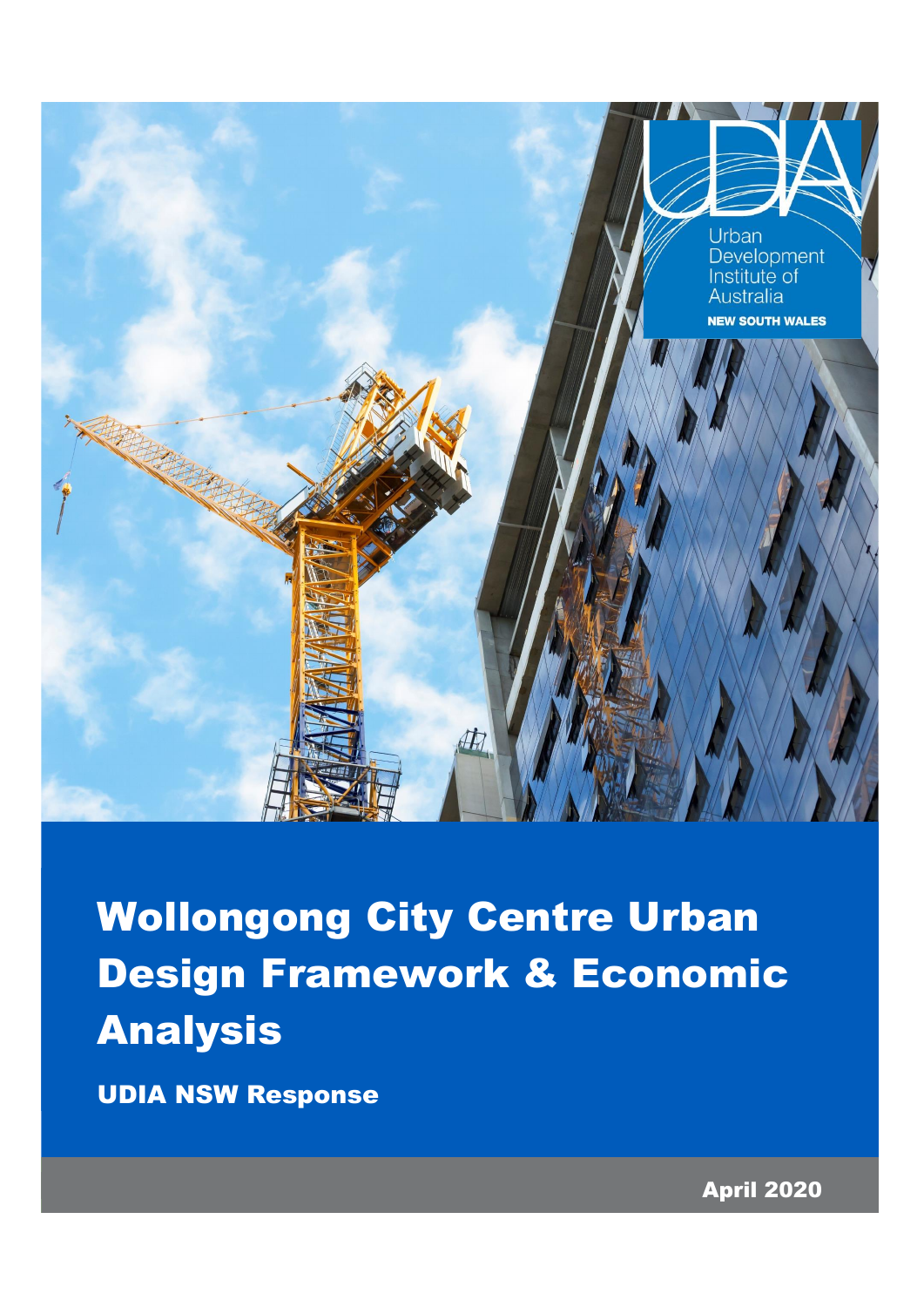# **CONTENTS**

| Direction 2: Define a thriving retail network that responds to character and supports a range of   |    |
|----------------------------------------------------------------------------------------------------|----|
| Direction 3: Plan for a variety of housing to support a lively and inclusive City 10               |    |
| Direction 4: Grow a legible city that supports a distinctive and evolving character  11            |    |
| Direction 5: Strengthen and simplify planning controls to promote built form diversity in response |    |
|                                                                                                    |    |
|                                                                                                    |    |
| Direction 7: Strengthen the structure of the City through a permeable grid that prioritises        |    |
|                                                                                                    |    |
| Direction 8: Create a green network of open spaces for a sustainable, healthy and attractive city  |    |
|                                                                                                    |    |
|                                                                                                    |    |
|                                                                                                    |    |
| <b>City Centre Gateway Strategy</b>                                                                | 14 |
| Coniston-Wollongong-North Wollongong Corridor                                                      | 14 |
| Optimisation of parking lots                                                                       | 14 |
|                                                                                                    |    |

# <span id="page-1-0"></span>CONTACT

For further information about any matter raised in the submission please contact:

**Keiran Thomas** Manager, Southern Region 02 9262 1214 0435 243 182 [kthomas@udiansw.com.au](mailto:kthomas@udiansw.com.au)

### <span id="page-1-1"></span>ABOUT THE UDIA

Established in 1963, the Urban Development Institute of Australia (UDIA) is the leading industry group representing the property development sector. Our 500 member companies include developers, engineers, consultants, local government, and utilities. Our advocacy is focussed on developing liveable, affordable and connected cities.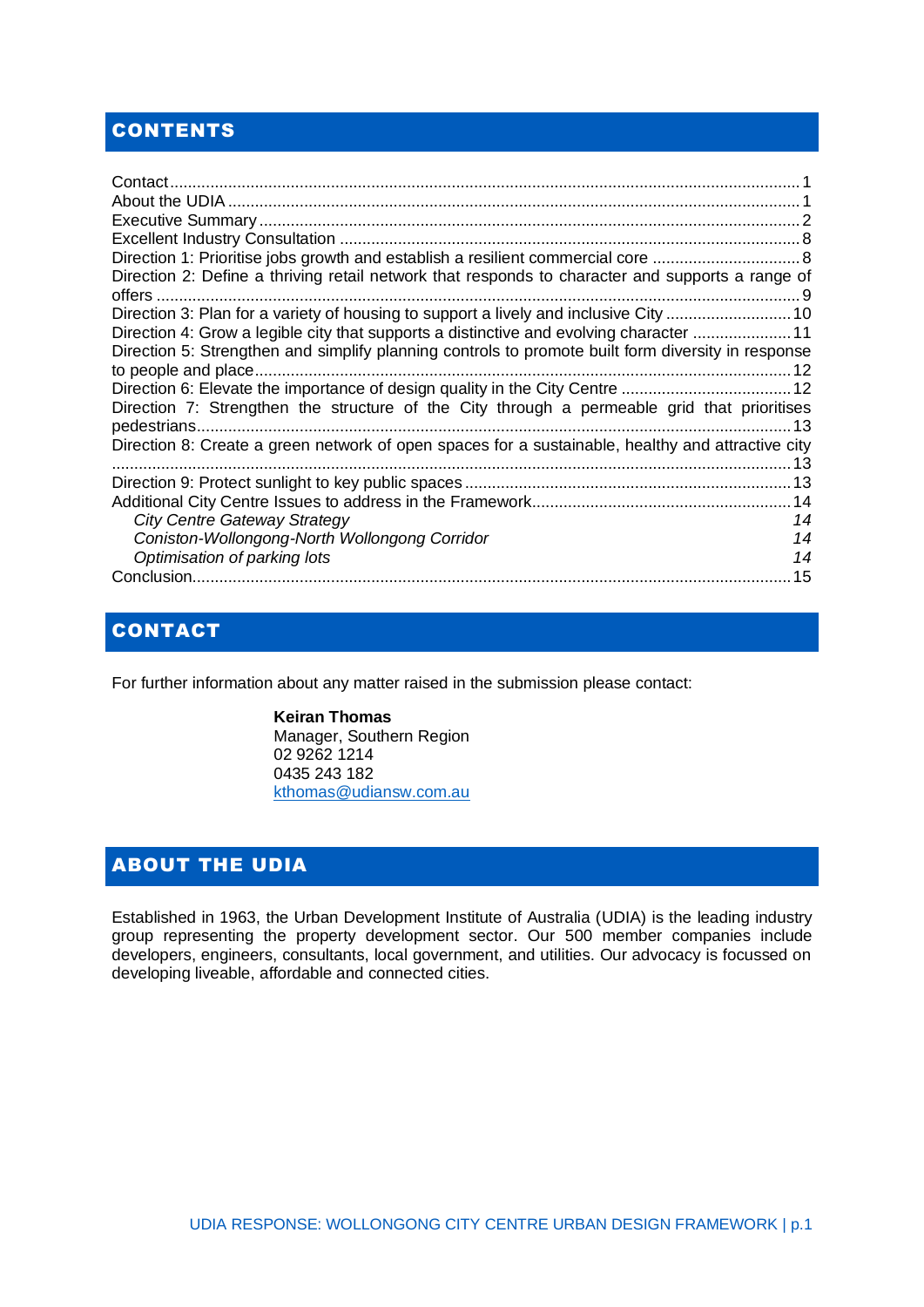#### <span id="page-2-0"></span>EXECUTIVE SUMMARY

The Urban Development Institute of Australia – NSW (UDIA) welcomes the opportunity to make a submission on the draft Wollongong City Centre Urban Design Framework (the Framework). We are proud to have Wollongong City Council (Council) as a UDIA member, and we have a collaborative working relationship with Council. UDIA's Illawarra Committee includes many of the major developers and allied professionals active in the Wollongong City Centre. We bring a high level of industry knowledge and experience to our submission.

We are very pleased to see Council identifying the key issues currently constraining the city centre, and proposing reform to address these issues. We are supportive of the proposals to strengthen the retail core, improve permeability, green the city and protect solar access.

Our primary concerns with the Framework are:

- The proposed commercial-only precincts and the impact on development feasibility and renewal in these areas of the city centre.
- The proposed reductions in floor space ratio and/or height of buildings in various precincts of the city based on subjective 'place' criteria.
- The proposed leveraging of development to fund public domain improvements and affordable housing supply without additional uplift to support development feasibility.
- The proposed expansion of the Design Review Panel process, the expansion of key sites, and the application of a design excellence competition to these key sites, which will add unnecessary complexity, delay and expense to renewing the city centre.

UDIA believes many of the issues affecting the city centre do not require wholesale change to the flexible planning controls currently in place, and that the design quality and amenity of the city centre can be lifted through strengthening council processes and providing certainty to the industry. In summary, UDIA provides the following recommendations:

| Recommendation 1: | Council should not introduce a commercial-only zone which prohibits<br>residential development, or place additional development control<br>restrictions on residential development, in the areas it wants to encourage<br>commercial development. |
|-------------------|---------------------------------------------------------------------------------------------------------------------------------------------------------------------------------------------------------------------------------------------------|
| Recommendation 2: | Council should provide additional incentives for commercial development<br>(in addition to the existing floor space ratio incentives) in the areas it wants<br>to encourage commercial development.                                               |

- Recommendation 3: Council should (as proposed) remove the ground floor retail requirement outside of the retail core.
- Recommendation 4: Council should not impose additional developer charges or seek an increase in s7.12 charges to facilitate public domain improvements.

Recommendation 5: Council should not impose additional requirements for housing mix or apartment sizes.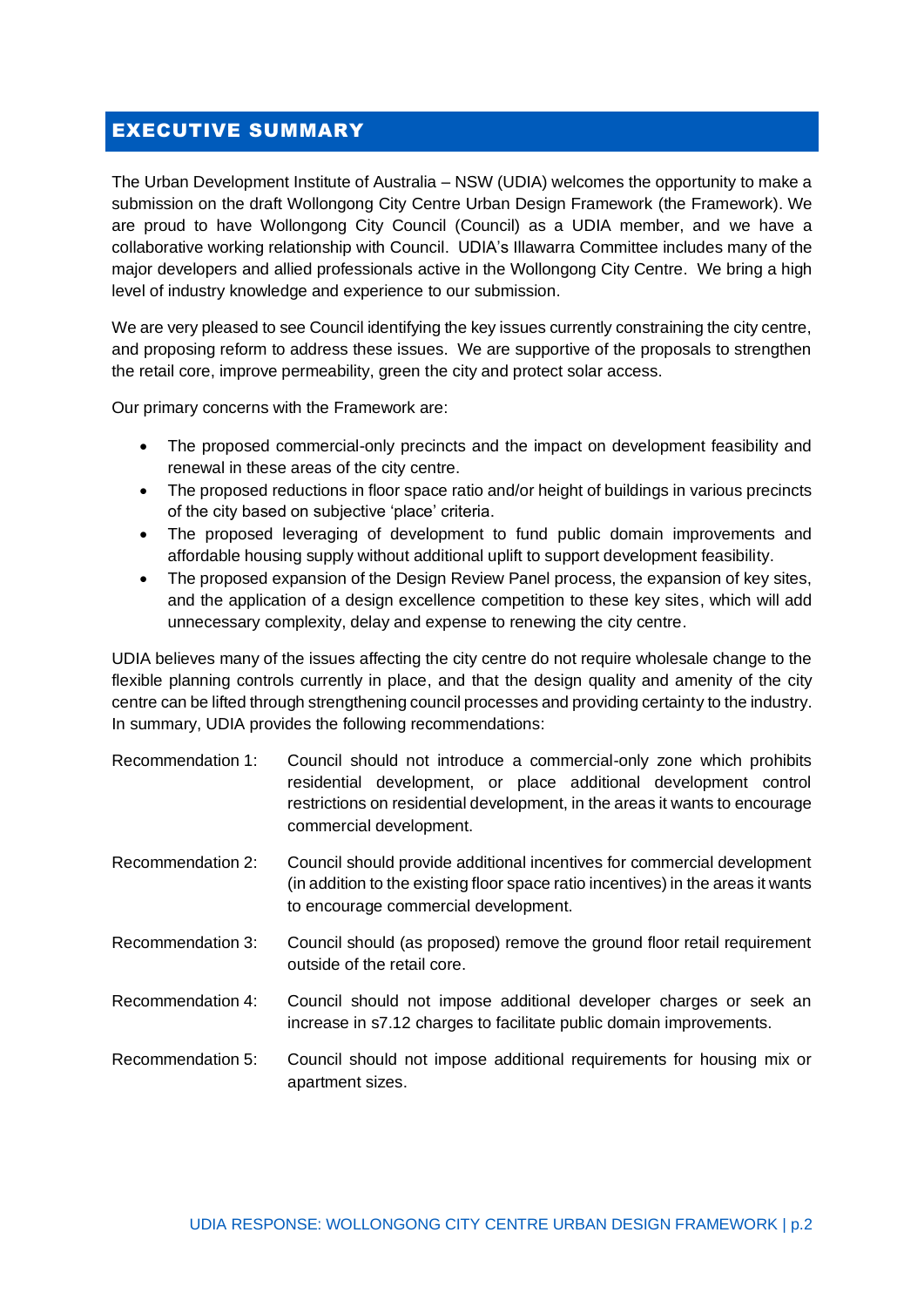- Recommendation 6: Council should not impose additional requirements for affordable rental housing or student housing without providing adequate additional uplift to ensure development feasibility.
- Recommendation 7: Council should retain the existing height controls in the City Centre.
- Recommendation 8: Council should not reduce floor space ratios in the City Centre.
- Recommendation 9: Council should not apply the arbitrary protection of views from Flagstaff Hill to the escarpment, and should allow key sites to pierce the view-line to highlight the importance of the city centre.
- Recommendation 10: Council should strengthen its existing design quality processes and staff expertise, and not apply additional design review processes or design excellence competitions.
- Recommendation 11: Council should address the following additional issues in the final Framework:
	- a City Centre Gateway Strategy;
	- the Coniston-Wollongong-North Wollongong commuter corridor;
	- and a strategy for optimising existing council carparks in the city centre.

Our response to each of the strategies in the Framework is summarised in the table below.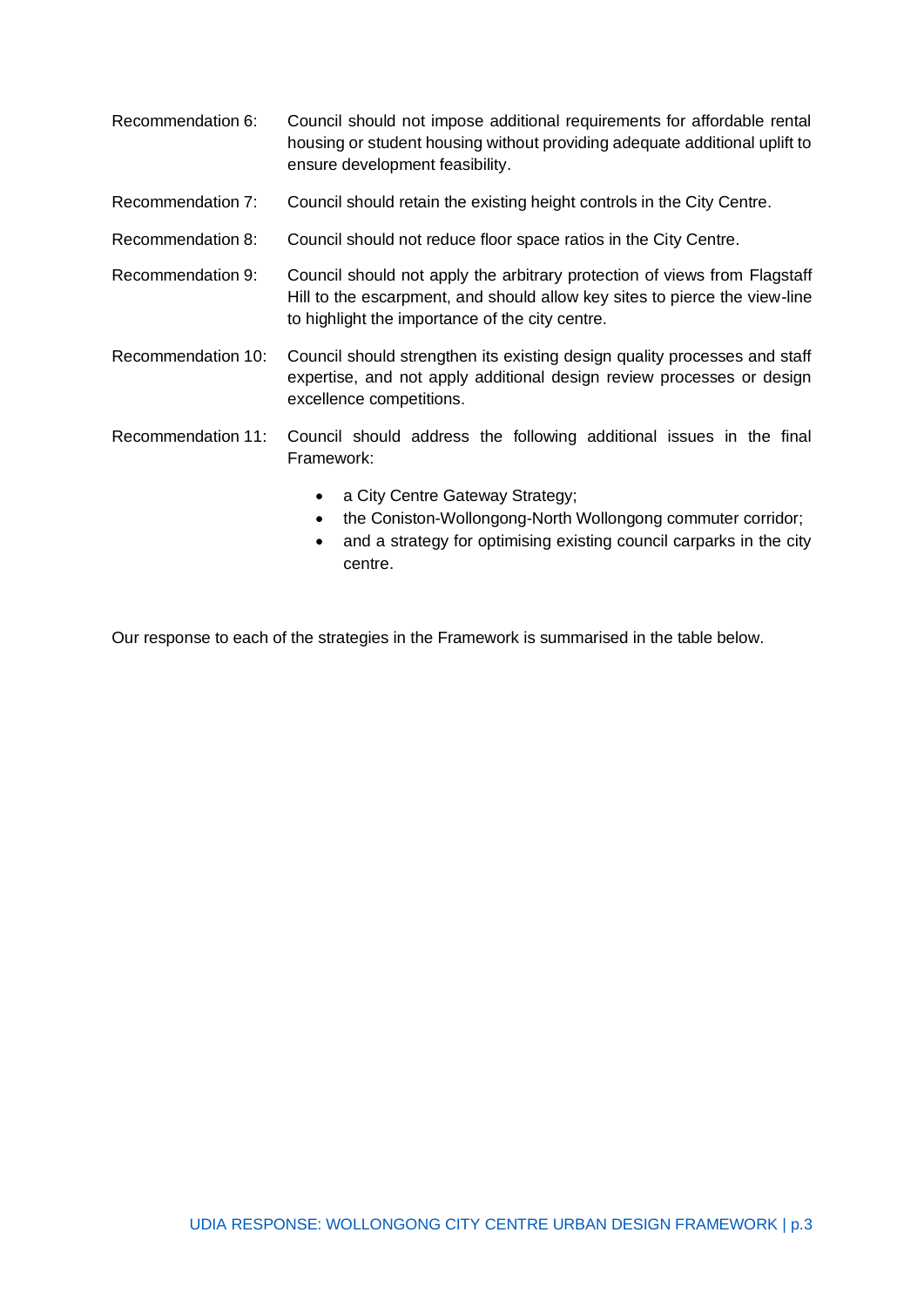| <b>Direction/Strategy</b>                                                                                                 | <b>UDIA Response</b>                                                                                                                                                                                                         |  |
|---------------------------------------------------------------------------------------------------------------------------|------------------------------------------------------------------------------------------------------------------------------------------------------------------------------------------------------------------------------|--|
| Direction 1: Prioritise jobs growth and establish a resilient commercial core.                                            |                                                                                                                                                                                                                              |  |
| Strategy 1.1: Define and strengthen the role of the B3<br>Commercial Core for employment.                                 | Oppose                                                                                                                                                                                                                       |  |
| Strategy 1.2: Investigate incentives for commercial<br>development.                                                       | Support - with additional incentives needed.                                                                                                                                                                                 |  |
| Direction 2: Define a thriving retail network that responds to character and supports a range of offers.                  |                                                                                                                                                                                                                              |  |
| Strategy 2.1: Protect the character and role of key retail streets<br>and precincts.                                      | Neutral - Retail must be ground floor. Allow mix of commercial and<br>residential at higher floors.                                                                                                                          |  |
| Strategy 2.2: Only require non-residential ground floors on key<br>retail streets.                                        | Support                                                                                                                                                                                                                      |  |
| Strategy 2.3: Develop planning controls that support a balance<br>between night-time economy and residential city living. | Support – adopt Melbourne model of new residents accepting pre-existing<br>noisy uses.                                                                                                                                       |  |
| Direction 3: Plan for a variety of housing to support a lively and inclusive City.                                        |                                                                                                                                                                                                                              |  |
| Strategy 3.1: Guide residential development in the right<br>locations.                                                    | Neutral - Support ground floor residential and a variety of dwelling sizes, but<br>not a mandated dwelling mix within developments. Future SEPP 70<br>requirements may also affect dwelling mix and development feasibility. |  |
| Strategy 3.2: Leverage opportunities for public benefit<br>improvements through development.                              | Oppose – existing s7.12 arrangements are adequate if well managed and<br>planned by Council. We oppose any additional taxes or charges for public<br>improvements without zoning uplift.                                     |  |
| Strategy 3.3: Encourage a diversity of housing including<br>Affordable Rental Housing and Student Housing.                | Oppose – existing incentives for affordable housing are adequate. We<br>oppose additional levies without zoning uplift.                                                                                                      |  |
| Direction 4: Grow a legible city that supports a distinctive and evolving character.                                      |                                                                                                                                                                                                                              |  |
| Strategy 4.1: Plan for diversity in form and renewal at all<br>scales.                                                    |                                                                                                                                                                                                                              |  |
| Map maximum FSR controls across the City Centre<br>٠<br>that respond to 'place'.                                          | Oppose – in a dense city centre, built form should be guided by height rather<br>than FSR.                                                                                                                                   |  |
| Protect and incentivise commercial capacity.<br>$\bullet$                                                                 | Support (without residential prohibition)                                                                                                                                                                                    |  |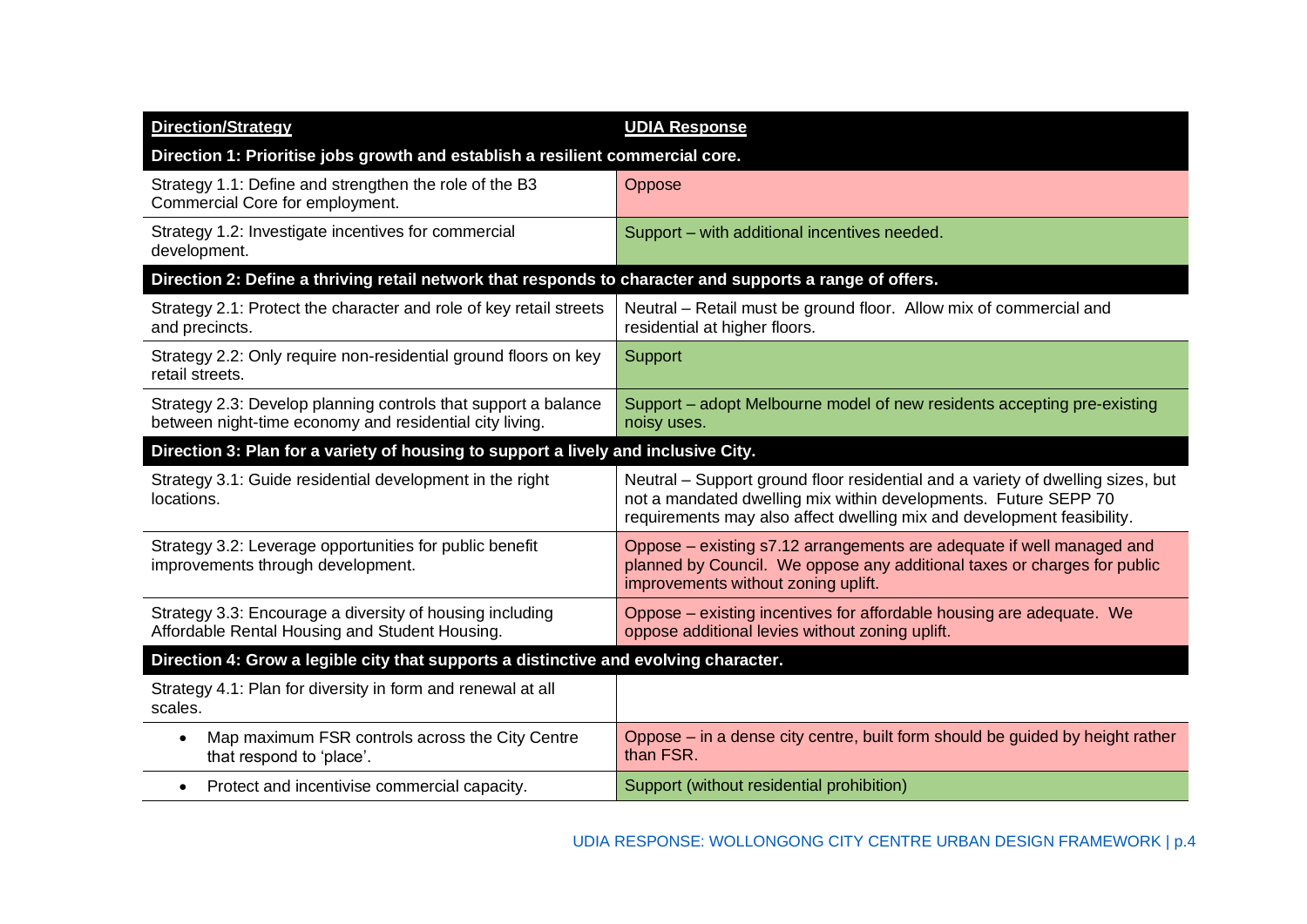| Unlock development potential on narrow sites to allow<br>renewal when high quality design outcomes can be<br>demonstrated. | Support – but concerned about the discretionary approach to additional<br>FSR/height. This creates investment uncertainty.                                                                                                                           |
|----------------------------------------------------------------------------------------------------------------------------|------------------------------------------------------------------------------------------------------------------------------------------------------------------------------------------------------------------------------------------------------|
| Strategy 4.2: Plan for building envelopes that preserve amenity<br>and support the desired future character.               |                                                                                                                                                                                                                                                      |
| Protect the amenity of key public places.<br>$\bullet$                                                                     | <b>Support</b>                                                                                                                                                                                                                                       |
| Limit residential capacity in flood prone areas.                                                                           | Limited support - but this should be achieved through specifically<br>maintaining existing residential FSR, not reducing building heights, as non-<br>residential ground floor uses may still be proposed.                                           |
| Create a legible city skyline that concentrates height<br>around the office core.                                          | Limited support - skyline should be legible but not focussed on office-only<br>height eminence.                                                                                                                                                      |
| Ensure heights reflect character of precincts.<br>$\bullet$                                                                | Limited support – we do not support downzoning of existing controls in the<br>Market Street commercial precinct based on smaller existing offices.                                                                                                   |
| Align heights to development potential.                                                                                    | Oppose - Height controls should be maintained to ensure a legible skyline<br>and potential yield should not be downgraded simply because of existing lot<br>sizes (with no amalgamation) or perceptions about development potential.                 |
| Strategy 4.3: Preserve buildings and places of significant<br>character values for the enjoyment of future generations.    | <b>Support</b>                                                                                                                                                                                                                                       |
| Strategy 4.4: Preserve views to the escarpment, ocean, natural<br>and built heritage.                                      |                                                                                                                                                                                                                                                      |
| Ensure the form of development in the city centre<br>preserves views to the escarpment from the foreshore.                 | Oppose. Why are continuous views of the escarpment from Flagstaff Hill so<br>vital? Having some towers pierce the escarpment line signals the strength of<br>the City. Tower slenderness controls in Strategy 5.1 would help reduce their<br>impact. |
| Preserve views along street corridors.<br>$\bullet$                                                                        | Support.                                                                                                                                                                                                                                             |
| Ensure built form controls create a permeable skyline.                                                                     | Limited support.                                                                                                                                                                                                                                     |
| Improve views to St Michael's spire and Courthouse.                                                                        | Support.                                                                                                                                                                                                                                             |
| Direction 5: Strengthen and simplify planning controls to promote built form diversity in response to people and place.    |                                                                                                                                                                                                                                                      |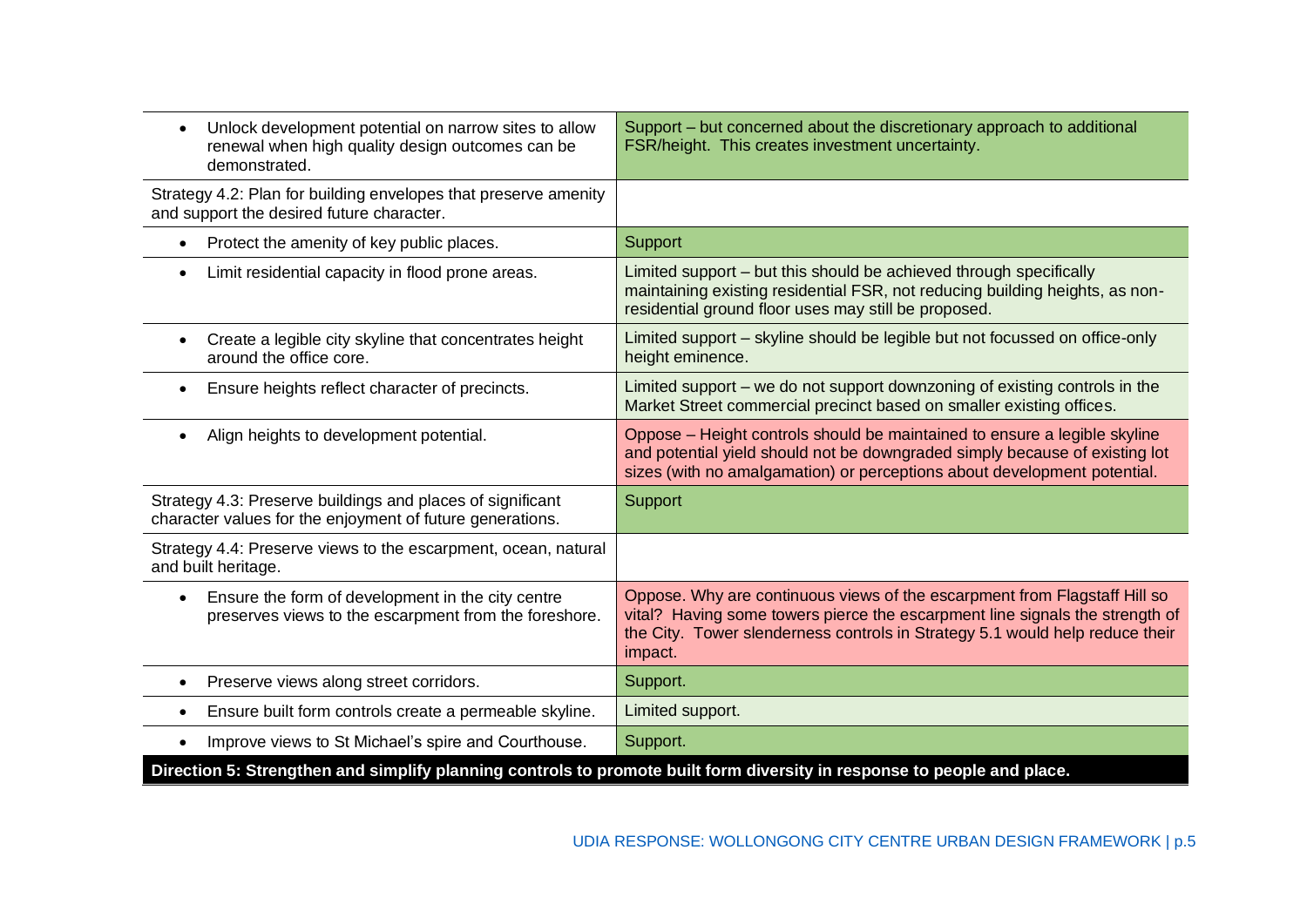| Strategy 5.1: Develop controls that ensure slender tower<br>forms, appropriate separation and consistent setbacks. |                                                                                                                                                                                                                                                                                        |
|--------------------------------------------------------------------------------------------------------------------|----------------------------------------------------------------------------------------------------------------------------------------------------------------------------------------------------------------------------------------------------------------------------------------|
| Achieve an attractive city skyline sympathetic to the<br>$\bullet$<br>topography, natural setting and character.   | Support.                                                                                                                                                                                                                                                                               |
| Promote tower slenderness.<br>$\bullet$                                                                            | Limited support – concern about reduction in residential GFA without uplift.                                                                                                                                                                                                           |
| Attractive and diverse tower forms.<br>$\bullet$                                                                   | Support.                                                                                                                                                                                                                                                                               |
| Ensure well separated towers.<br>$\bullet$                                                                         | Support.                                                                                                                                                                                                                                                                               |
| Strategy 5.2: Develop controls for floor to ceiling heights that<br>ensure good amenity and adaptability.          | Support.                                                                                                                                                                                                                                                                               |
| Strategy 5.3: Develop controls that provide guidance on site<br>amalgamation and isolation.                        | Support.                                                                                                                                                                                                                                                                               |
| Strategy 5.4: Develop controls for fine grain frontages to<br>ensure human scale development.                      | Support.                                                                                                                                                                                                                                                                               |
| Strategy 5.5: Develop ground setback controls that provide<br>attractive interfaces and functional streetscapes.   | Support.                                                                                                                                                                                                                                                                               |
| Strategy 5.6: Develop street wall controls that respond to<br>character and human scale.                           | Support.                                                                                                                                                                                                                                                                               |
| Direction 6: Elevate the importance of design quality in the City Centre.                                          |                                                                                                                                                                                                                                                                                        |
| Strategy 6.1: Strengthen the commitment to design excellence.                                                      | Oppose. Controls we support in Directions 5 and 6 negate the need for<br>onerous design review or competition.                                                                                                                                                                         |
| Strategy 6.2: Encourage innovation and design quality in the<br>local design and development industry.             | Limited support. Existing sub-optimal outcomes are not a reflection on<br>design talent available in Wollongong - it is a result of a death by a thousand<br>cuts. Council needs to develop innovation and design quality attributes in its<br>staff and processes (per Strategy 6.3). |
| Strategy 6.3: Provide clarity and improve outcomes through a<br>strong assessment process.                         | Support.                                                                                                                                                                                                                                                                               |
| Strategy 6.4: Prepare design guidelines that communicate<br>better design outcomes.                                | Support.                                                                                                                                                                                                                                                                               |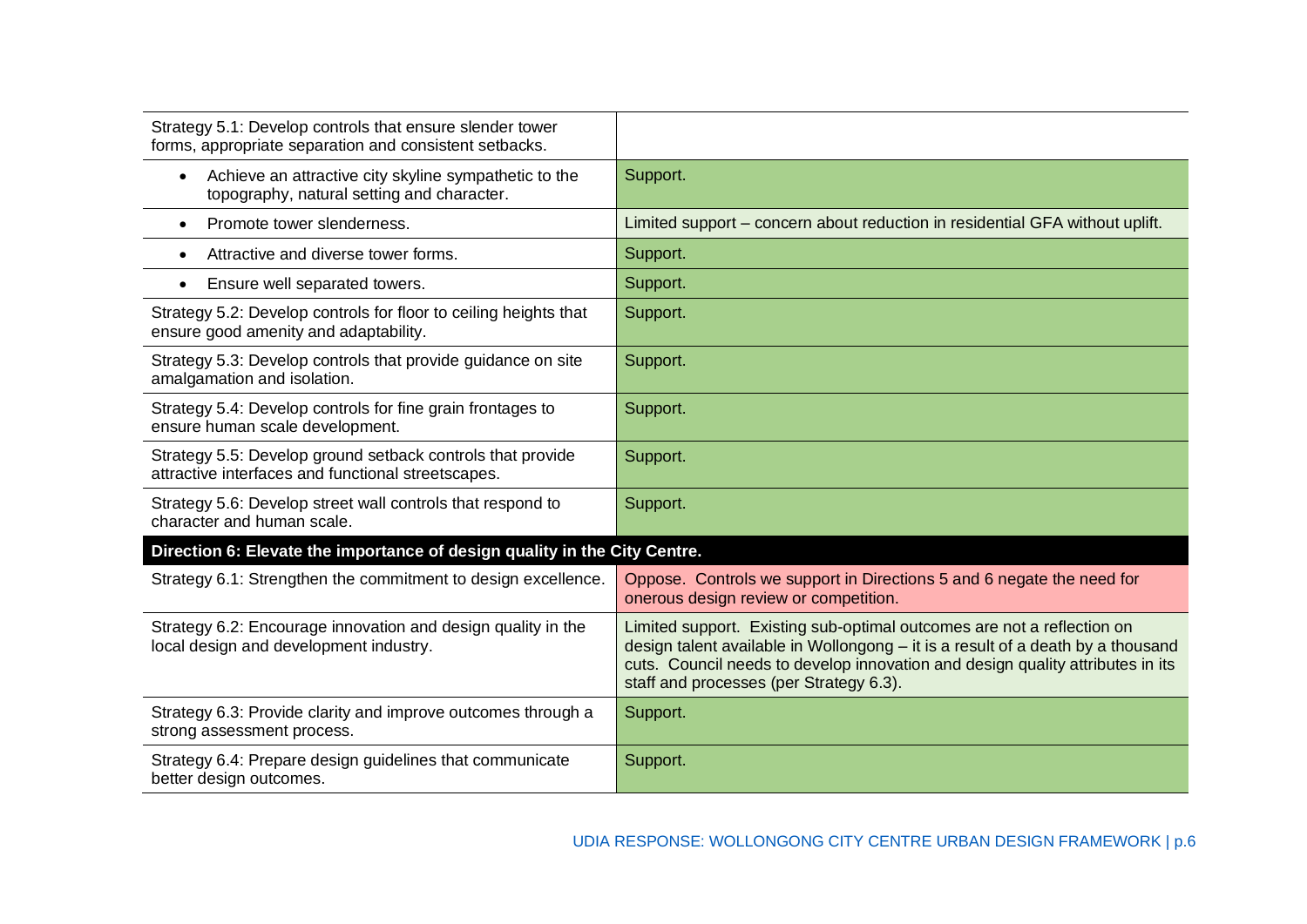| Strategy 6.5: Develop specific design guidelines that<br>demonstrate better built form outcomes on flood prone lands.     | Support.                                                                                                                                                                                                       |  |
|---------------------------------------------------------------------------------------------------------------------------|----------------------------------------------------------------------------------------------------------------------------------------------------------------------------------------------------------------|--|
| Direction 7: Strengthen the structure of the City through a permeable grid that prioritises pedestrians.                  |                                                                                                                                                                                                                |  |
| Strategy 7.1: Define the role and function of streets in the City.                                                        | Support.                                                                                                                                                                                                       |  |
| Strategy 7.2: Create a permeable city grid for pedestrians.                                                               | Support.                                                                                                                                                                                                       |  |
| Strategy 7.3: Deliver active transport infrastructure.                                                                    | Support.                                                                                                                                                                                                       |  |
| Strategy 7.4: Enable the mode shift from cars to public<br>transport.                                                     | Limited support – distinguish between residents and visitors when dis-<br>incentivising parking. Ensure parking reductions are supported by<br>concurrent public/active transport infrastructure improvements. |  |
| Strategy 7.5: Identify roads for vehicular traffic and servicing.                                                         | Support.                                                                                                                                                                                                       |  |
| Direction 8: Create a green network of open spaces for a sustainable, healthy and attractive city.                        |                                                                                                                                                                                                                |  |
| Strategy 8.1: Reinforce the character of key streets and<br>precincts with appropriate tree planting.                     | Support.                                                                                                                                                                                                       |  |
| Strategy 8.2: Define and implement a 35% minimum canopy<br>target on key walking streets by 2037.                         | Support.                                                                                                                                                                                                       |  |
| Strategy 8.3: Prepare a City Centre Street Tree Masterplan.                                                               | Support.                                                                                                                                                                                                       |  |
| Strategy 8.4: Establish a tree-centric approach to deliver<br>greening in response to existing constraints.               | Support.                                                                                                                                                                                                       |  |
| Strategy 8.5: Leverage new development to offset the cost of<br>greening.                                                 | Limited support – more detail needed on the process for attributing impact.                                                                                                                                    |  |
| Strategy 8.6: Identify and prioritise public domain projects to<br>catalyse renewal and encourage investment in the city. | Support.                                                                                                                                                                                                       |  |
| Direction 9: Protect sunlight to key public spaces.                                                                       |                                                                                                                                                                                                                |  |
| Strategy 9.1: Protect solar access to key public spaces to<br>maximise amenity.                                           | Support.                                                                                                                                                                                                       |  |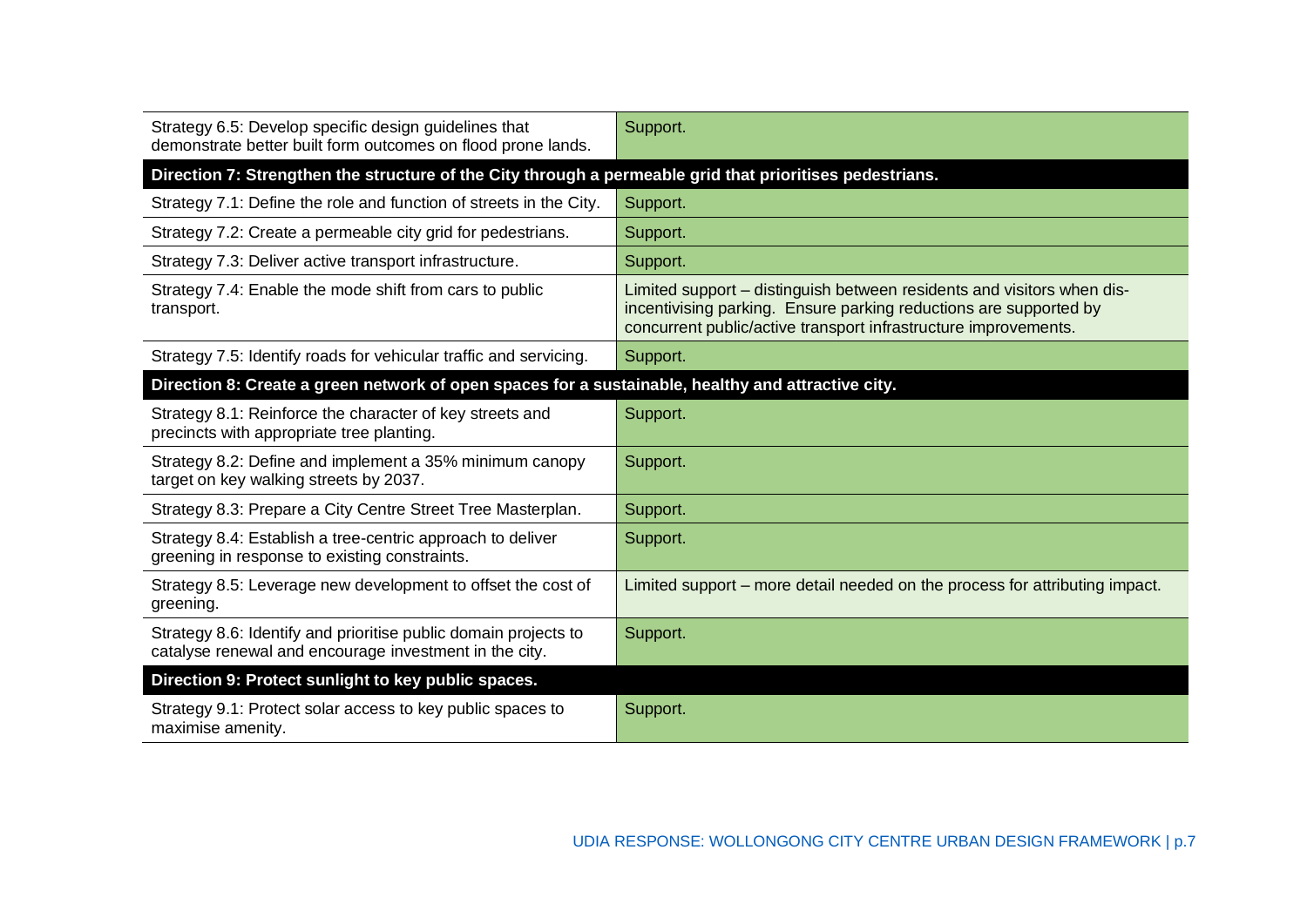### <span id="page-8-0"></span>EXCELLENT INDUSTRY CONSULTATION

We would like to start by thanking Wollongong City Council for your excellent engagement with the development industry during the preparation of the Framework. In particular, Chris Stewart, Bridget Jarvis and David Green deserve acknowledgement for their efforts.

We provide this submission as constructive input from industry practitioners that we hope will ensure that the Wollongong City Centre continues to thrive as an excellent place to invest, build, work, shop and live.

Our feedback is structured in response to the Framework's nine Directions:

- 1. Prioritise jobs growth and establish a resilient commercial core.
- 2. Define a thriving retail network that responds to character and supports a range of offers.
- 3. Plan for a variety of housing to support a lively and inclusive City.
- 4. Grow a legible city that supports a distinctive and evolving character.
- 5. Strengthen and simplify planning controls to promote built form diversity in response to people and place.
- 6. Elevate the importance of design quality in the City Centre.
- 7. Strengthen the structure of the City through a permeable grid that prioritises pedestrians.
- 8. Create a green network of open spaces for a sustainable, healthy and attractive city.
- 9. Protect sunlight to key public spaces.

# <span id="page-8-1"></span>DIRECTION 1: PRIORITISE JOBS GROWTH AND ESTABLISH A RESILIENT COMMERCIAL CORE

UDIA is a strong supporter of Wollongong City Council's *Economic Development Strategy* and acknowledges the excellent work that Mark Grimson and his team have done in attracting commercial investment to Wollongong. We believe that Wollongong City Centre can only thrive if residential, commercial and retail uses are all contributing to city activity – a 'living city'.

It is true that there has been a residential boom in the Wollongong City Centre over the last 5-10 years. It is important to acknowledge that this boom came off a low base of city-centre residential supply. It is clear to anyone visiting Wollongong that the city is not being overwhelmed by apartment developments – rather a historical imbalance in city centre uses is being corrected. The new apartment towers are making a positive contribution to both the activation of the city at all hours of the day, and the modernity of the city skyline. Commercial uses are still the dominant use by total floorspace.

UDIA believes that introducing the commercial-only precincts proposed in the Framework would be detrimental to the future of the city. While we support incentivising commercial development, we do not support commercial-only precincts where residential development is prohibited or artificially restricted. In other cities, these commercial-only precincts do not support city centre activation, and we believe Council should provide more evidence that they are the only solution to attracting commercial investors to the Wollongong City Centre.

The Framework has been prepared at the peak of apartment development in the city centre, and Council is at risk of making a knee-jerk reaction to a temporary imbalance in the types of new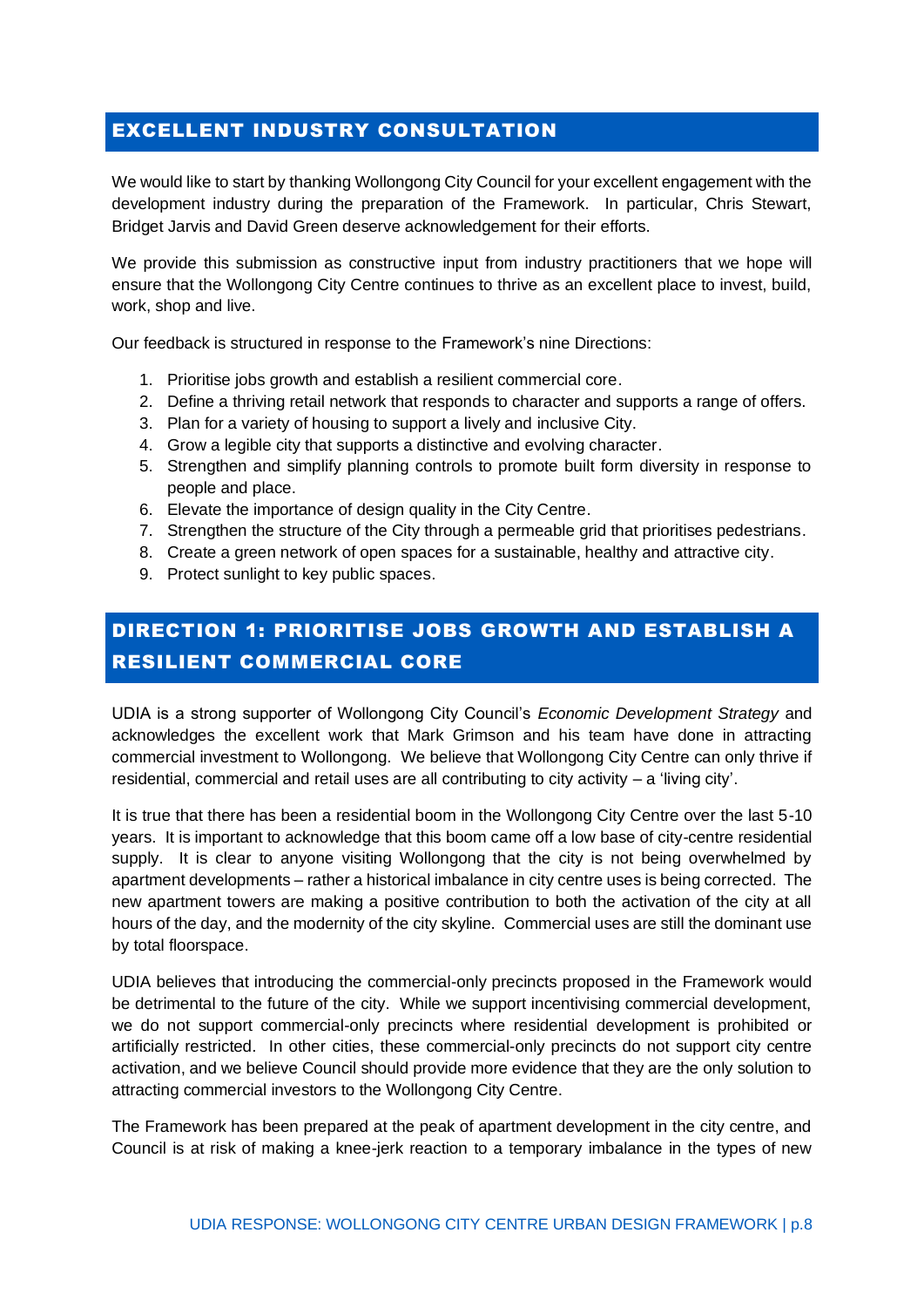development being proposed. We believe that longer term market fluctuations will mean commercial development will become more viable, especially with incentives, rather than zoning restrictions. As an example of these fluctuations, we are already seeing market adjustments in response to the lower residential demand forecasts resulting from COVID-19. Wollongong's existing zoning flexibility in the city centre is an asset that will allow market demand to determine a feasible mix of uses, that will include adequate commercial supply.

We also suggest that the modelling of future demand for residential and commercial floorspace was completed in June 2019 and should be revisited in light of the economic and demographic impacts from COVID-19. We note that SGS Economics and Planning has recently modelled lower growth scenarios in Sydney and the same may now apply to Wollongong.

We believe that the balance of emphasis in the Framework should shift from Strategy 1.1 (commercial-only zoning) to Strategy 1.2 (other incentives for commercial development). Strategy 1.2 should be expanded beyond exploring reduced parking requirements to also considering:

- Increased (above existing) FSR and HOB controls.
- Reduced or waived council fees and rates charges
- No basement parking i.e. parking at ground level and above.
- Infrastructure charge concessions, such as a reduction in the s7.12 rate
- Prioritised Council assessment process.
- Greater planning flexibility for identified commercial developments.

These incentives can play a significant role in developer investment decisions without artificially restricting developers from meeting market demand. They are arguably more compelling for commercial developers than offering a commercial-only precinct.

| <b>RECOMMENDATION 1:</b> | <b>COUNCIL SHOULD NOT INTRODUCE A COMMERCIAL-ONLY ZONE</b><br>WHICH PROHIBITS RESIDENTIAL DEVELOPMENT, OR PLACE<br><b>ADDITIONAL DEVELOPMENT CONTROL RESTRICTIONS ON</b><br><b>RESIDENTIAL DEVELOPMENT, IN THE AREAS IT WANTS TO</b><br><b>ENCOURAGE COMMERCIAL DEVELOPMENT.</b> |
|--------------------------|----------------------------------------------------------------------------------------------------------------------------------------------------------------------------------------------------------------------------------------------------------------------------------|
| <b>RECOMMENDATION 2:</b> | <b>COUNCIL SHOULD PROVIDE ADDITIONAL INCENTIVES FOR</b><br><b>COMMERCIAL DEVELOPMENT (IN ADDITION TO THE EXISTING FLOOR</b><br><b>SPACE RATIO INCENTIVES) IN THE AREAS IT WANTS TO</b><br><b>ENCOURAGE COMMERCIAL DEVELOPMENT.</b>                                               |

# <span id="page-9-0"></span>DIRECTION 2: DEFINE A THRIVING RETAIL NETWORK THAT RESPONDS TO CHARACTER AND SUPPORTS A RANGE OF **OFFERS**

UDIA is very pleased to see Council taking on board the feedback from the development industry that the blanket requirement across the city centre for ground floor retail uses has hurt the retail core and the city streetscape. We strongly support Strategy 2.2 and look forward to seeing a revitalisation of the city centre through ground floor residential activation.

**RECOMMENDATION 3: COUNCIL SHOULD (AS PROPOSED) REMOVE THE GROUND FLOOR RETAIL REQUIREMENT OUTSIDE OF THE RETAIL CORE.**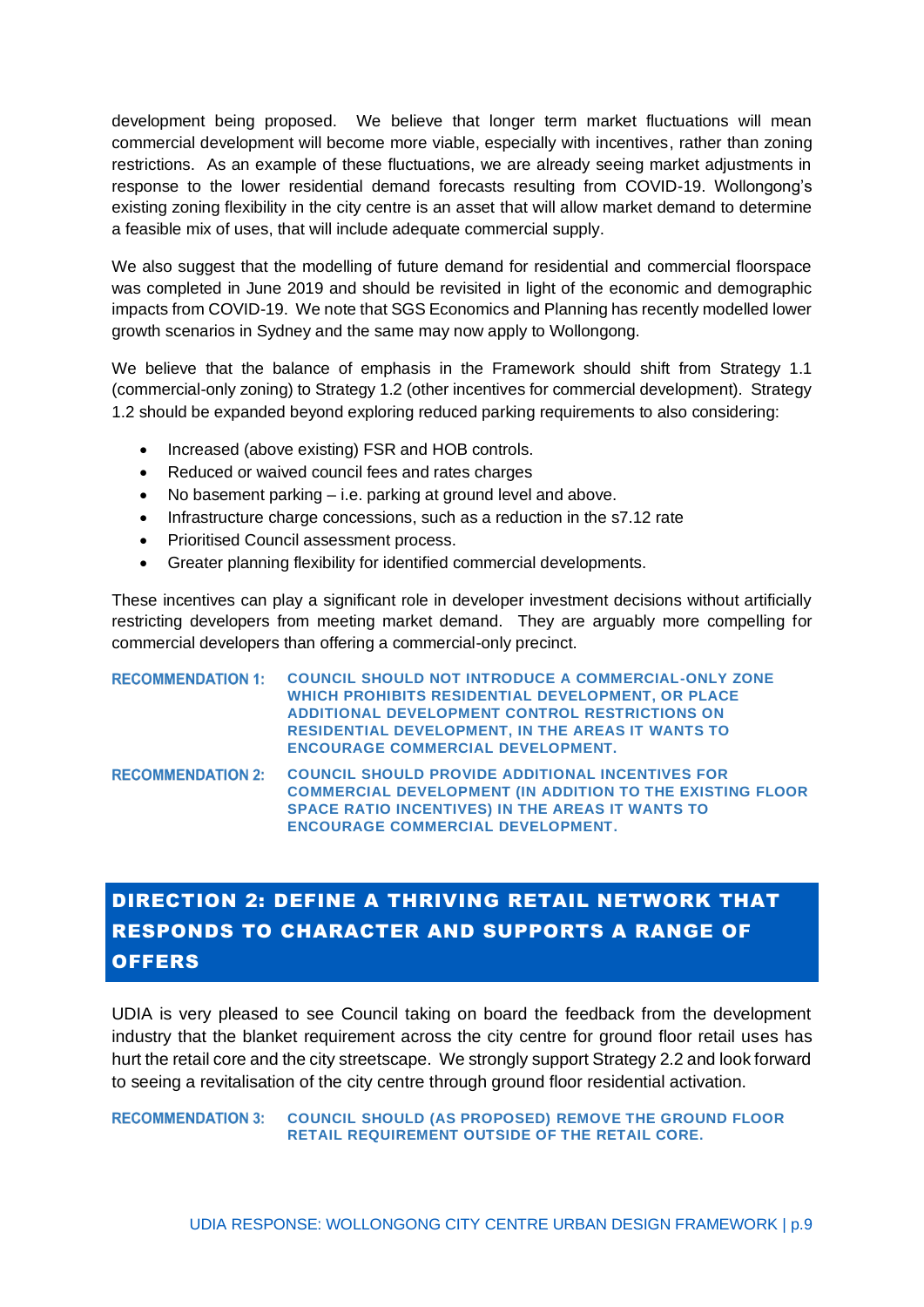#### <span id="page-10-0"></span>**RECOMMENDATION 4: DIRECTION 3: PLAN FOR A VARIETY OF HOUSING TO SUPPORT A LIVELY AND INCLUSIVE CITY**

Strategy 3.2 is to leverage opportunities for public benefit improvements through development. UDIA notes that Council already has a city-wide s7.12 plan in place that levies up to 2% of the value of a development. This Plan will deliver more than \$130 million in infrastructure upgrades in Wollongong. We believe that this Plan is appropriate, and Council should clarify in the Framework that it will not be imposing any additional developer charges or seeking and increase to s7.12 charges in the city. If this is the case, then Strategy 3.2 is redundant as the Plan is already in place. What should be emphasised is the importance of Council progressing the delivery of this infrastructure in a timely manner.

#### **RECOMMENDATION 5: COUNCIL SHOULD NOT IMPOSE ADDITIONAL DEVELOPER CHARGES OR SEEK AN INCREASE IN S7.12 CHARGES TO FACILITATE PUBLIC DOMAIN IMPROVEMENTS.**

UDIA believes that the Framework has not shown evidence that housing variety needs to be improved through additional planning intervention. There are existing provisions within the Apartment Design Guide (ADG) that seek a variety of apartment sizes. We believe these provisions are sufficient and we do not recommend additional requirements which would add to planning complexity. Our members' experience in other jurisdictions where additional apartment mix requirements have been imposed have been mixed and Council should stick with existing requirements in ADG. SEPP 70 will also help address housing mix.

#### **RECOMMENDATION 6: COUNCIL SHOULD NOT IMPOSE ADDITIONAL REQUIREMENTS FOR HOUSING MIX OR APARTMENT SIZES.**

Strategy 3.3 recommends Council prepare an Affordable Housing Contributions Scheme. UDIA notes that Council has already commenced this process with the imminent public exhibition of its Affordable Housing Options Paper. The ultimate aim of this process is to allow Council to impose an affordable housing contribution on developments.

While UDIA recognises the housing affordability crisis in Wollongong and the need for more affordable housing, we believe that imposing an affordable housing contribution on development without providing additional uplift is simply adding another tax to an already highly taxed industry.

The additional charge will make many developments unfeasible and they will simply not proceed. The additional charge will be passed on to homebuyers of market housing, making housing affordability even worse. It is vital that any affordable housing requirement is only imposed when there is sufficient additional uplift provided to ensure the ongoing feasibility of development.

RECOMMENDATION 7: COUNCIL SHOULD NOT IMPOSE ADDITIONAL REQUIREMENTS FOR **AFFORDABLE RENTAL HOUSING OR STUDENT HOUSING WITHOUT PROVIDING ADEQUATE ADDITIONAL UPLIFT TO ENSURE DEVELOPMENT FEASIBILITY.**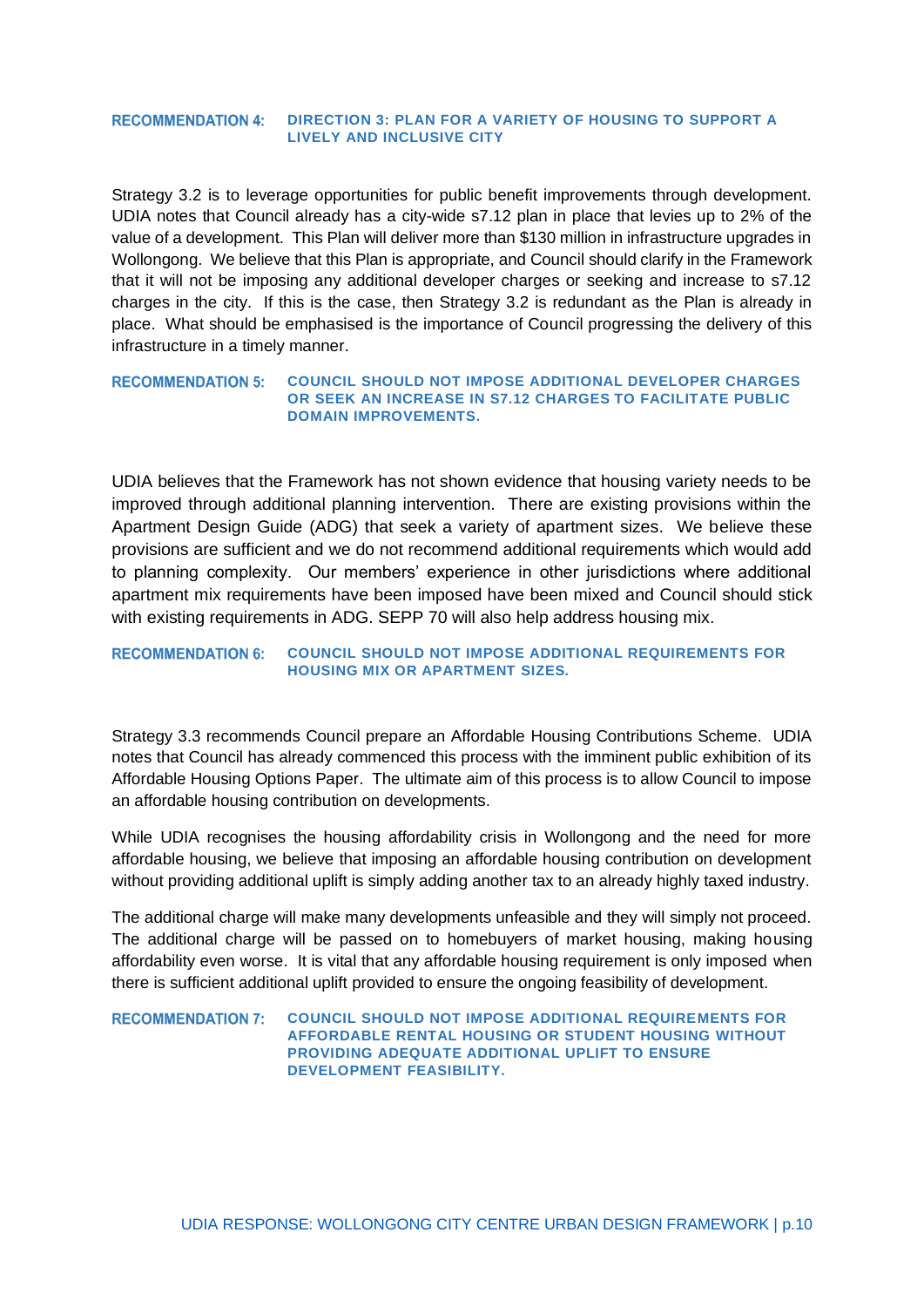# <span id="page-11-0"></span>DIRECTION 4: GROW A LEGIBLE CITY THAT SUPPORTS A DISTINCTIVE AND EVOLVING CHARACTER

Several aspects of this direction would, if implemented, create uncertainty for the development industry regarding yield, and adversely affect the feasibility of development in the city centre. In Strategies 4.1 and 4.2, the Framework considers reducing floor space ratios (FSR) to address both 'place' and flood-prone land constraints. UDIA does not support any reductions in FSR to address 'place'. We believe height controls are the better determinant of scale and a sense of place in city centres.

Having said that, we do not support changes to the existing height controls for the reasons given in the Framework. Specifically, we do not support reducing height controls to:

- prevent increases in residential floorspace in flood-prone areas once the ground floor retail requirement is removed. A specific residential FSR control on these flood-prone sites (reflecting the current FSR control) is more appropriate because new developments on these sites may still proposed non-residential ground floor uses and should not be penalised on height.
- make the proposed commercial precinct the highest part of the skyline. While we oppose the commercial-only precinct idea itself, we also see no valid reason why a specific use should be favoured for the highest buildings in the city.
- protect continuous views from Flagstaff Hill to the escarpment. This is a very subjective and arbitrary viewline – there is no clear reason why some key city centre sites exceeding this viewline would be detrimental to the city. In fact, having some key sites higher than the escarpment would highlight the growth and importance of the city centre.
- align heights to so-called development potential around Wollongong Station. While it is true that some sites in this location have been difficult to renew, this history shouldn't influence decisions on height. High building masses near the station still have planning merit, and future site amalgamations may improve development potential.
- keep future development low in the Market Street commercial precinct, in line with older low-scale commercial development. This commercial precinct should be aspirational rather than answering to past development that reflected smaller scale commercial operations in Wollongong's history.

| <b>RECOMMENDATION 8:</b> | <b>COUNCIL SHOULD RETAIN THE EXISTING HEIGHT CONTROLS IN THE</b><br><b>CITY CENTRE.</b>                                                                                                                                                       |
|--------------------------|-----------------------------------------------------------------------------------------------------------------------------------------------------------------------------------------------------------------------------------------------|
| <b>RECOMMENDATION 9:</b> | <b>COUNCIL SHOULD NOT REDUCE FLOOR SPACE RATIOS IN THE CITY</b><br><b>CENTRE.</b>                                                                                                                                                             |
|                          | RECOMMENDATION 10: COUNCIL SHOULD NOT APPLY THE ARBITRARY PROTECTION OF<br><b>VIEWS FROM FLAGSTAFF HILL TO THE ESCARPMENT. AND SHOULD</b><br>ALLOW KEY SITES TO PIERCE THE VIEWLINE TO HIGHLIGHT THE<br><b>IMPORTANCE OF THE CITY CENTRE.</b> |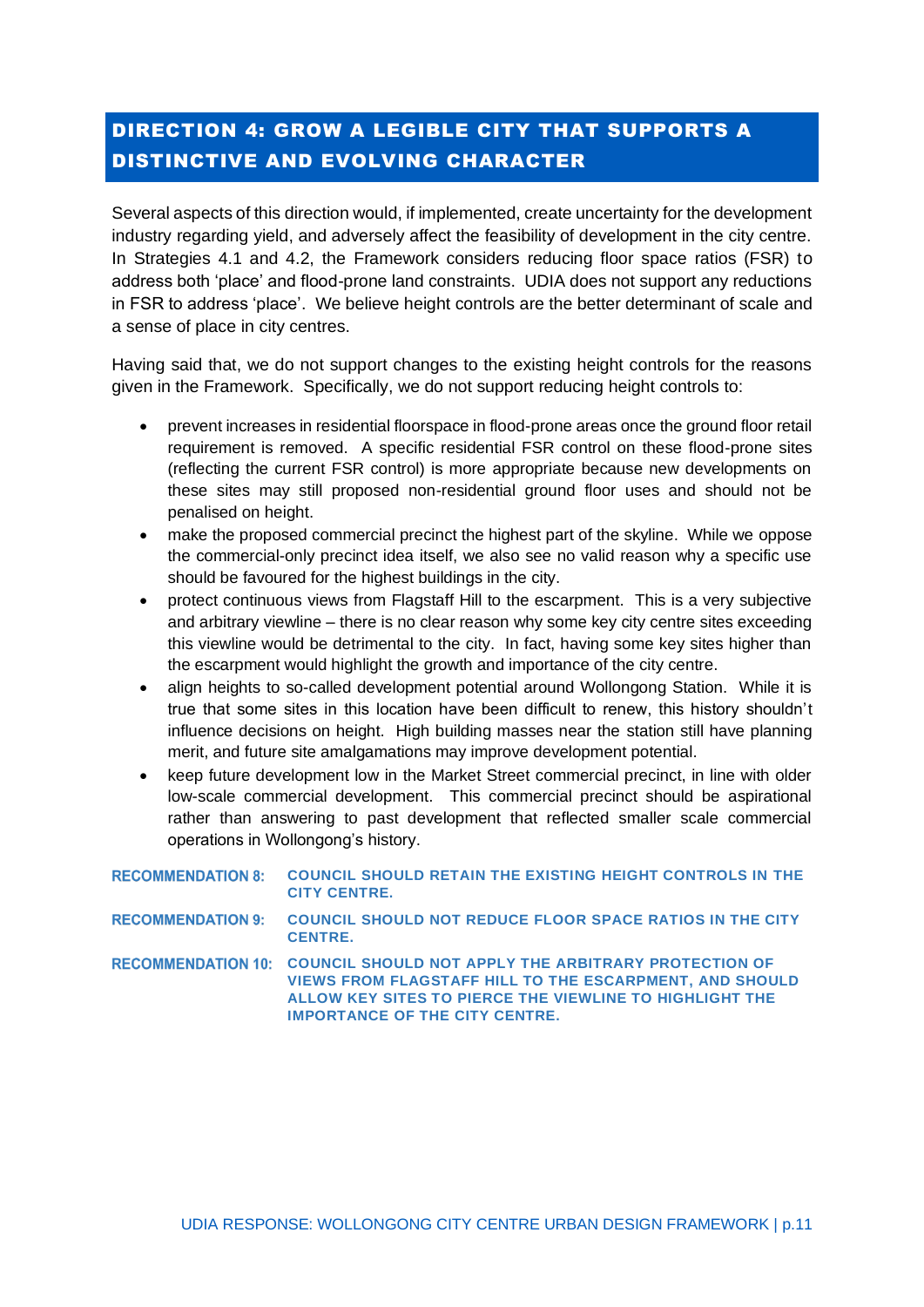# <span id="page-12-0"></span>DIRECTION 5: STRENGTHEN AND SIMPLIFY PLANNING CONTROLS TO PROMOTE BUILT FORM DIVERSITY IN RESPONSE TO PEOPLE AND PLACE

UDIA is generally supportive of all of the strategies identified under this direction. We have some concerns about the proposed reduction in residential gross floor area, without sufficient uplift to protect yield. However, the other proposed improvements to development controls will ensure a high level of design quality in the city centre. As noted in the next section, these additional controls (together with stronger Council processes and a dedicated City Centre team within Council) would lift design quality and negate the need for additional design-related red tape, such as additional design reviews or design excellence competitions.

# <span id="page-12-1"></span>DIRECTION 6: ELEVATE THE IMPORTANCE OF DESIGN QUALITY IN THE CITY CENTRE

UDIA opposes both the expansion of the Design Review Panel process, and the imposition of a design excellence competition on key sites.

A Design Review Panel has been in place in Wollongong for four years for development under SEPP 65, s7.18 of the Wollongong LEP, and boarding houses. Section 7.18 of the LEP sets out a rigorous process for assessing design excellence, without the need for a design excellence competition.

If design excellence has not been achieved in some cases following this process, UDIA suggests it is due to the inconsistent application of the process between different projects. Our members also suggest that inconsistent feedback is often received from the Design Review Panel between pre-DA discussions and final lodgement, and also inconsistent views are expressed between the Panel and Council assessment officers. It is important that Council strengthen the rigour of its existing process. With this in place, UDIA prefers this as the most efficient and effective way of lifting design quality.

Our members experience with design excellence competitions in other jurisdictions highlight several problems. Submitting a design is a significant cost imposition for the competing designers. The process often means a design is adopted (and paid for) that does not align with the developer's vision for the site. The process may also fragment the communication and working relationship between the developer, Council and the winning designer throughout the approval and construction process.

#### **RECOMMENDATION 11: COUNCIL SHOULD STRENGTHEN ITS EXISTING DESIGN QUALITY PROCESSES AND STAFF EXPERTISE, AND NOT APPLY ADDITIONAL DESIGN REVIEW PROCESSES OR DESIGN EXCELLENCE COMPETITIONS.**

Strategy 6.2 seeks to encourage innovation and design quality in the local design and development industry. UDIA would like to point out that there is already a large number of innovative and high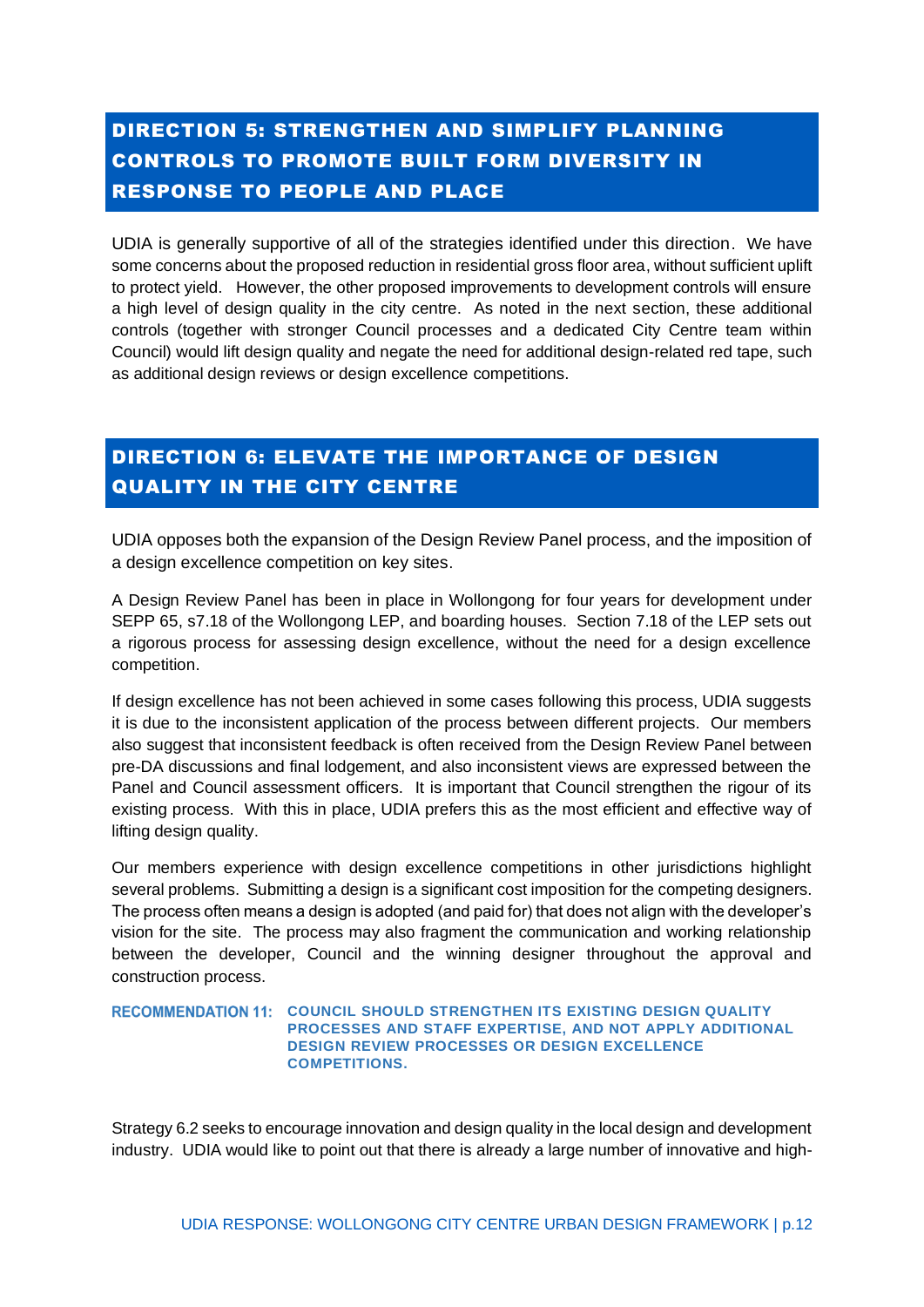quality designers and developers in Wollongong with inspiring visions for the Wollongong City Centre. It is important to note that a lot of amendments are imposed on building designs through the development assessment process, and that high quality original designs may suffer a 'death by a thousand cuts' in meeting the development controls and feedback from assessment officers and planning panels. For this reason, UDIA strongly supports Strategy 6.3 to form a dedicated City Centre team within council with a design focus.

# <span id="page-13-0"></span>DIRECTION 7: STRENGTHEN THE STRUCTURE OF THE CITY THROUGH A PERMEABLE GRID THAT PRIORITISES PEDESTRIANS

UDIA supports improvements to the permeability of the city centre for pedestrians. As more residents move into the city centre it becomes even more important to allow ease of access and legibility for pedestrians. UDIA notes that there is strong community sentiment against the full pedestrianisation of the Crown Street Mall, and recommends that the Framework consider the merits of a potential return of limited vehicle traffic to this strip.

We also recommend that Council ensure that any reductions in parking provision in the City Centre must:

- Distinguish between visitor and resident parking provision, ensuring residents have sufficient provision
- Only occur in tandem with public/active transport infrastructure upgrades.

# <span id="page-13-1"></span>DIRECTION 8: CREATE A GREEN NETWORK OF OPEN SPACES FOR A SUSTAINABLE, HEALTHY AND ATTRACTIVE CITY

UDIA agrees with Council's vision for increased street tree canopy and a network of open spaces. Again, as more residents and workers locate in the city centre, these open spaces become increasingly important for amenity and health. We would appreciate further clarification in the Framework about the proposal to make developers pay for the replacement of trees impacted by development and how the attribution of impact would be assessed.

### <span id="page-13-2"></span>DIRECTION 9: PROTECT SUNLIGHT TO KEY PUBLIC SPACES

UDIA agrees with this proposed direction and the expansion of solar access controls to the Crown Street Mall and the Arts Precinct.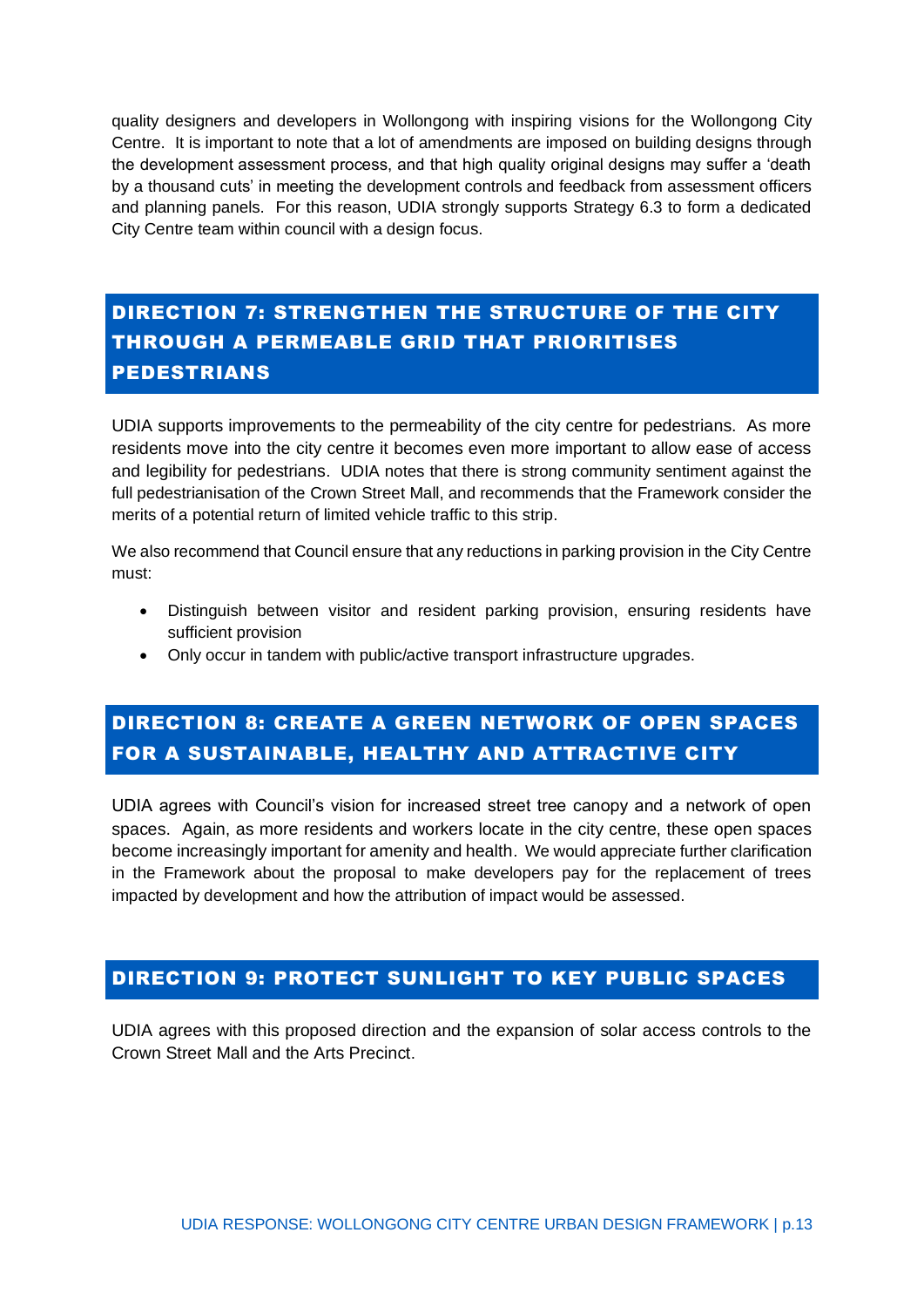# <span id="page-14-0"></span>ADDITIONAL CITY CENTRE ISSUES TO ADDRESS IN THE FRAMEWORK

While the focus of the Framework is to consolidate commercial and retail core activities within the immediate city centre, UDIA believes there are several key issues in adjacent parts of Wollongong that need to be addressed at the same time to ensure the ongoing success of the city centre.

#### <span id="page-14-1"></span>CITY CENTRE GATEWAY STRATEGY

Access to the city centre from the west (Crown Street), north (Keira Street and Corrimal Street) and south (Keira Street and Corrimal Street) is via an uninspiring streetscape of mixed low density land uses such as car hire and car saleyards, petrol stations, low density residential, and playing fields.

While the Framework has sought to address the entry to the city from the Wollongong train station, UDIA believes it is important that these other access gateways by road are the subject of their own strategy (or incorporated into an expanded Framework) to ensure the ongoing attraction of investment in the city centre. Consider controls to phase out unwanted uses and support landmark developments on these gateways.

#### <span id="page-14-2"></span>CONISTON-WOLLONGONG-NORTH WOLLONGONG CORRIDOR

Wollongong's proximity to Sydney means it has a large commuter community – over 20,000 Wollongong residents commute to Sydney each day for work. Many of these commuters travel by train departing Wollongong and (to a lesser extent) North Wollongong stations.

UDIA suggests that the Framework expand its purview to the corridor surrounding North Wollongong, Wollongong and Coniston train stations. All trains travelling to Sydney stop at these three stations and there is significant scope to develop not only high density homes for commuters within walking distance of the stations, but also new commercial and industrial uses to encourage commuting *from* Sydney for work.

#### <span id="page-14-3"></span>OPTIMISATION OF PARKING LOTS

Council owns several off-street open-air parking lots within or adjacent to the city centre. These spaces represent an extremely underutilised asset that should be put to a higher use. UDIA recommends that Council explore options to deliver additional metered parking, affordable housing and market housing (or a combination of all of these) on these sites through s7.12 funding, planning agreements or redevelopment.

**COUNCIL SHOULD ADDRESS THE FOLLOWING ADDITIONAL ISSUES IN THE FINAL FRAMEWORK: A CITY CENTRE GATEWAY STRATEGY; THE CONISTON-WOLLONGONG-NORTH WOLLONGONG COMMUTER CORRIDOR; AND A STRATEGY FOR OPTIMISING EXISTING COUNCIL CARPARKS IN THE CITY CENTRE.**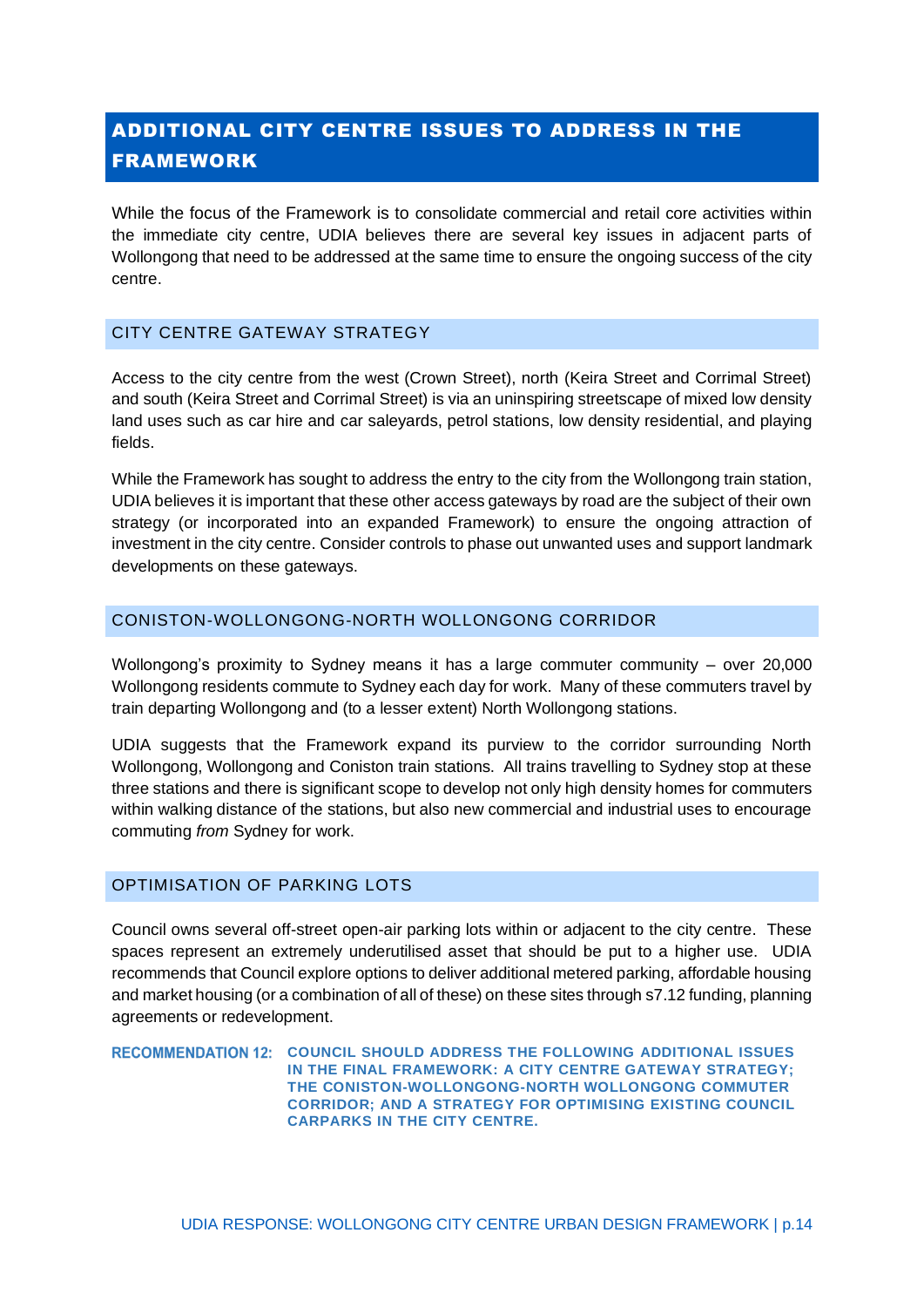# <span id="page-15-0"></span>**CONCLUSION**

UDIA's primary concerns with the Framework are:

- The proposed commercial-only precincts and the impact on development feasibility and renewal in these areas of the city centre.
- The proposed reductions in floor space ratio and/or height of buildings in various precincts of the city based on subjective 'place' criteria.
- The proposed leveraging of development to fund public domain improvements and affordable housing supply without additional uplift to support development feasibility.
- The proposed expansion of the Design Review Panel process, the expansion of key sites, and the application of a design excellence competition to these key sites, which will add unnecessary complexity, delay and expense to renewing the city centre.

We believe many of the issues affecting the city centre do not require wholesale change to the flexible planning controls currently in place, and that design quality and amenity can be lifted through strengthening council processes and providing certainty to the industry.

With the revisions recommended in this submission, UDIA believes the Framework will support the development of a thriving Wollongong City Centre.